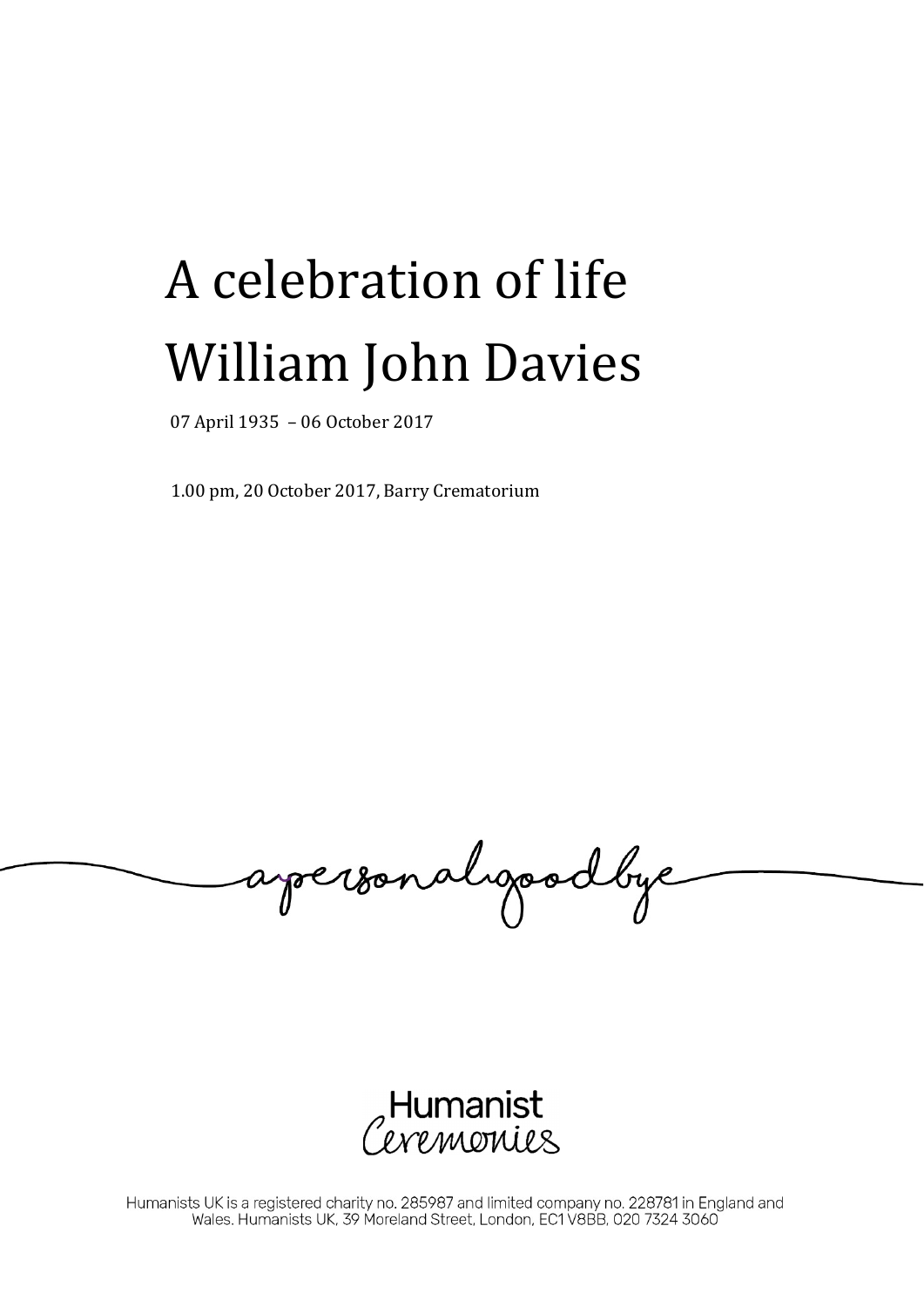## **Tribute**

John was born in Barry on the 7th of April 1935 and grew up in Evelyn Street with his parents, Billy and Dora and his sister Jean who was eight years older. His father, uncle and grandfather were police officers and this is a family tradition that, although it jumped John, has carried on in Helen and soon Hywel.

John was the baby of the family who was spoilt and had the best of everything, the best toys, bikes and his pride and joy was a lovely Hornby trainset. Nicola showed me a photograph of John with his bike; a handsome young boy with a shock of white blond hair, looking happy. He was a popular lad with many friends and was very active, loved all sports played cricket, badminton, table tennis and was a goalkeeper in football. He was also a good student, attending Holton Rd school and later Barry Grammar School. He loved maths and seems to have been liked by his teachers; Morgan has found books he had kept, that were given to him by teachers and bore fond inscriptions from them.

But his world was turned upside down when he was fifteen. His father died suddenly and his mother, who was devastated, died a year later. John always believed she died from a broken heart. John literally lost everything, his parents, the vast amounts of love that they had showered on him, his home and most of his possessions.

He was taken in by friends, Harry and Eva Watson, who lived in Tynewydd Road, with their children Roy and Jean. He found himself in another loving family but his new life was very different, things were stricter than he was used to, he shared a room with Roy and was not the only child and the centre of the adults' attention, but he soon adapted. He undertook a carpentry apprenticeship with Barry Council and played football for Burroughs Rovers. Jean remembers him regularly coming home with his football shirt caked in mud. He and Jean used to walk over to the Knap but didn't start courting until he was twenty and they went to St Helier for the day, to see the 1955 "The Battle of The Flowers."

Having finished his apprenticeship John signed up for his National Service that same year and joined the Royal Air Force. He and Jean were married in 1956, and bought a bungalow in Pencoedtre Road, Jean receiving two guineas a month marriage allowance while he was away. He served most of his two years in Silt in Germany. From the stories he told of his time in uniform he seems to have spent most of his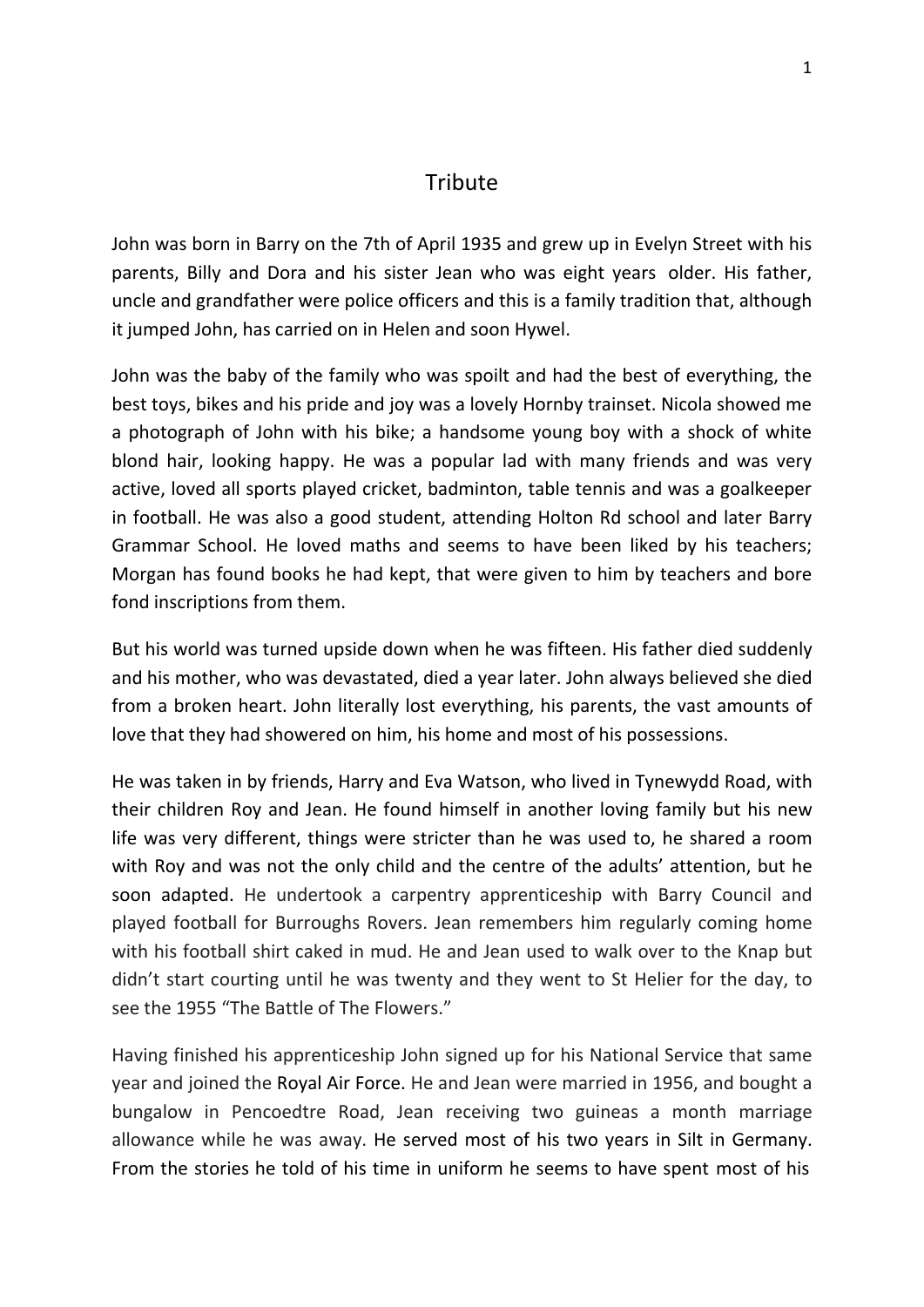time playing football for the RAF, visiting tourist destinations in Germany and taking photographs. But he sustained an injury which was to have medical implications for the rest of his life. He broke his little finger while playing in goal, it was not properly set and remained bent for the rest of his life. He enjoyed shoehorning the story into every meeting he had with a doctor from then on, because it was just about the only medical thing that happened to him for most of his life.

Upon his demob in 1957 he went to work as a carpenter at Rendall's in Barry and was always proud of the fact that he had helped build the Colcot estate and put the wooden boards around the edge of the Knap Lake. Mike was born in 1958 and in 1961 they moved to Dock View Road where Helen and Julian came along over the next four years. Helen remembers that his only vehicle as they grew up was a works van and so they tended to cycle everywhere and also that he used to take her and Julian to watch Cardiff City. Life was hectic, John worked hard and by this time he had become very involved in the Barry Athletic Club, a relationship that would last for many years.

In the summer John played tennis and in the winter, squash at the club, which was the centre of many of the family activities. They had many friends at the club and it features strongly in the childhood memories of all his children. They would use the club as a base while John played tennis and they would play all over the Island, the Old Harbour and of course, they too played tennis. Helen remembers watching John play and remarked that he was a very good player. She also remembers that he used to wear very short, shorts, that were a bit of a worry, and, of course, a great source of potential embarrassment to his children.

John had two stories that he loved to tell, the bent little finger, and the fact that he had played at Wimbledon. I am told it was rare that on first meeting with someone he wouldn't manage to get his Wimbledon adventure into the conversation within the first ten minutes. The flowers today are in the Wimbledon colours to acknowledge his love of tennis, his achievements and dedication to Barry Athletic Club. He won many competitions, his name can be seen in the club on trophies and on the wall, he was club champion on four occasions, a first team member for fifty years and was the first person to be awarded "life membership" for his service to the club. But that was all to come.

All our lives are complicated and often relationships the most complex part of them. Jean and John split up and both remarried. Not an unusual story in itself, but what is unusual, is the closeness that remains within that wider extended family. John married Hazel, Nicola was born five years later and Kat three years after that. By that time Jean and Christie had married and Louise had been born. John and Hazel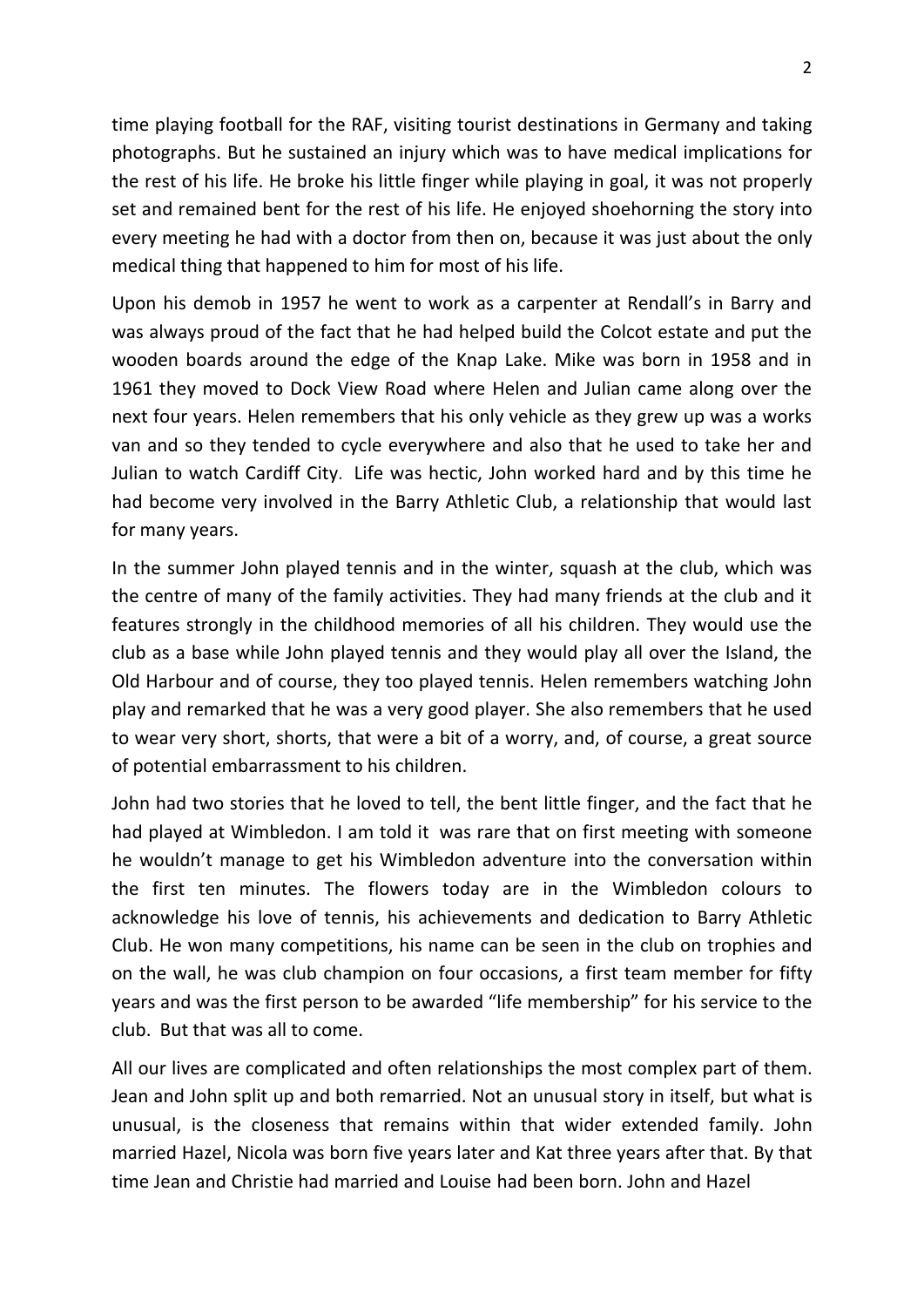remained close friends with Jean and Christie, and as their families grew, their children grew together, doing many things as a family, such as parties and sleeping over at each other's homes. I have never known Helen to differentiate between her brothers and sisters in the way she talks about them. When we all got together to chat about today their closeness was obvious and this is a great credit to all their parents.

In his early thirties John changed his career, while working at Miles Bristol in Cardiff, he retrained as a Chartered Quantity Surveyor and was involved in some very big projects. He was proud of the fact that he had calculated all the materials needed to build the Second Severn Crossing and the Millennium Stadium. This obviously required a great attention to detail, which was not just confined to his work.

John was a perfectionist, luckily, he was also very fit and healthy with a phenomenal tolerance for pain. Because while none of his daughters could remember him ever complaining about feeling unwell or being in pain, he did complain about most other things. Morgan told me that when you cut the lawn for him or power washed his drive, he would come out, look at it, sigh, and point out the bits you'd missed. He taught his children the correct way of packing a supermarket trolley and bagging the shopping up afterwards. And of course, it wasn't just any supermarket trolley it was a Marks and Spencer supermarket trolley. Giving him a lift was like have a driving instructor and satnav next to you telling you why you weren't driving properly or taking the best route.

He was very handy around the house and did most things himself when he was younger, even building the extension to Willow Crescent himself, but as he got older, whenever he had workman in the house, he would follow them around and direct them to make sure they did the job, how he would have done it himself. As you can imagine his garden was also close to perfection. He loved gardening, had a greenhouse and grew fruit and veg as well as his pristine lawn. Children playing in Willow Crescent were well aware that it was only really safe for Nicola or Kat to very carefully tiptoe across the grass to retrieve a ball.

The family had many friends in Willow Crescent, which was quite a close community, and he was always looking out for them, wanting to know who was driving down the street and what was going on. OK he was a bit nosey. But with their neighbours and tennis friends they had a busy social life. John loved to entertain and especially enjoyed barbecuing. He and Hazel enjoyed cruising, going on many with friends and neighbours over the years and with Kat and Morgan on one occasion.